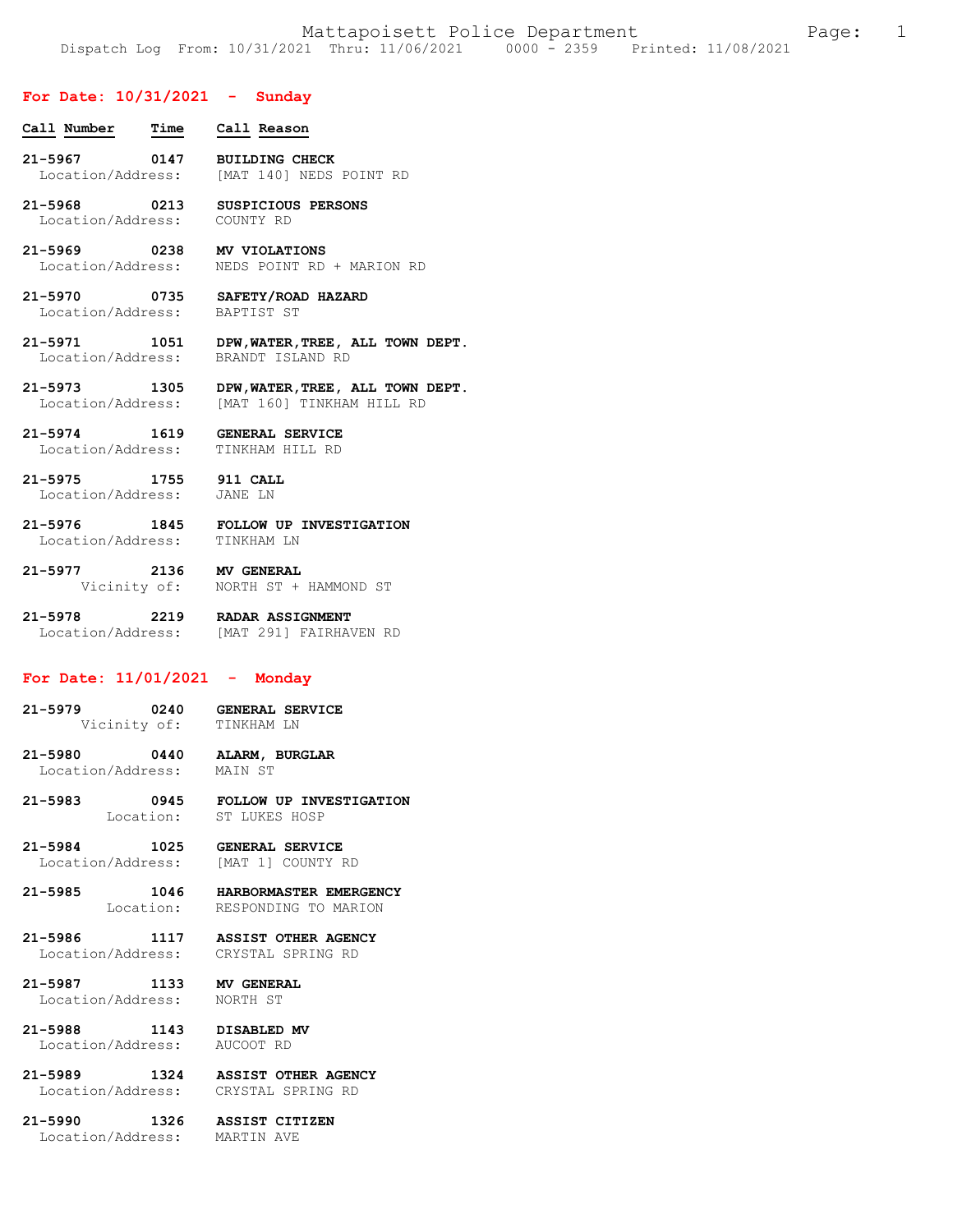- **21-5991 1402 ANIMAL CONTROL** 
	- Location/Address:

**21-5992 1419 ASSIST OTHER AGENCY**  Location/Address: ACUSHNET RD

**21-5993 1542 ANIMAL CONTROL**  Location/Address: BRANDT ISLAND RD

**21-5994 1546 AMBULANCE REQUEST**  Location/Address: [MAT 195] ACUSHNET RD

**21-5995 1703 MV GENERAL**  Location/Address: I195 WEST

**21-5996 1730 ALARM, BURGLAR**  Location/Address:

**21-5997 1748 RADAR ASSIGNMENT**  Location/Address: [MAT 282] NORTH ST

**21-5998 1812 MV VIOLATIONS**  Location/Address: NORTH ST + LEBARON WAY

**21-5999 1954 MV VIOLATIONS**  Location/Address: [MAT 142] NORTH ST

## **For Date: 11/02/2021 - Tuesday**

21-6001 0319 BUILDING CHECK<br>Location/Address: [MAT 79] FAIRHAVEN RD Location/Address:

**21-6002 0544 BE ON THE LOOK OUT**  Location/Address:

**21-6003 0643 RADAR ASSIGNMENT**  Location/Address: [MAT 139] MARION RD

**21-6004 0831 HEALTH/WELFARE**  Location/Address: BAPTIST ST

**21-6005 0838 ALARM, BURGLAR**  [MAT 219] NEDS POINT RD

**21-6006 1104 ANIMAL CONTROL**  Location/Address:

**21-6008 1520 ALARM FIRE**  BAY CLUB STORAGE SHED

**21-6009 1735 MV VIOLATIONS**  NORTH ST + LEBARON WAY

**21-6011 1928 MV VIOLATIONS**  Location/Address: RIVER RD + ACUSHNET RD

**21-6012 2025 ANIMAL CONTROL**  Location/Address: PRINCE SNOW CIR

**21-6013 2055 RADAR ASSIGNMENT**  Location/Address: MATTAPOISETT NECK RD

# **For Date: 11/03/2021 - Wednesday**

**21-6014 0116 BE ON THE LOOK OUT**  Location/Address: [MAT 1] COUNTY RD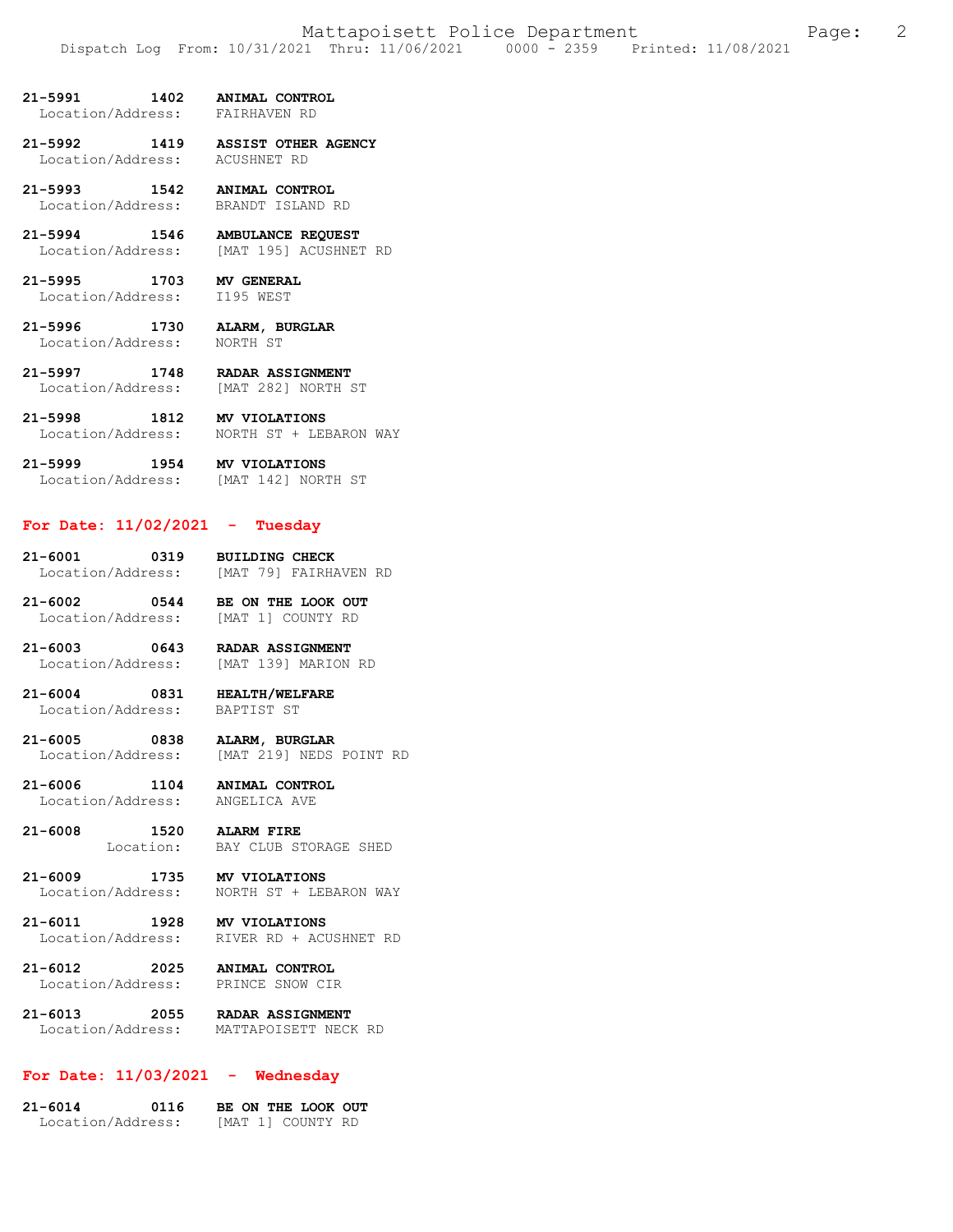- **21-6015 0207 HEARING NOISES**  Location/Address:
- **21-6016 0429 NOISES OUTSIDE**  Location/Address:
- **21-6017 0708 RADAR ASSIGNMENT**  Vicinity of: [MAT 139] MARION RD
- **21-6018 0716 MV VIOLATIONS**  Vicinity of: [MAT 139] MARION RD
- **21-6019 0831 ALARM, BURGLAR**  Location/Address:
- **21-6020 0858 GENERAL SERVICE**  Location/Address:
- **21-6021 1050 ASSIST CITIZEN**  Location/Address: WATER ST
- **21-6022 1400 MV VIOLATIONS**  [MAT 74] FAIRHAVEN RD
- **21-6023 1434 911-ABANDONED-HANGUP CALLS**  Location: CRYSTAL SPRING TOWER
- **21-6024 1756 GENERAL SERVICE**  Location/Address:
- **21-6025 1912 GENERAL SERVICE**  [MAT 1] COUNTY RD
- **21-6026 1937 PROPERTY RETURNED**  Location/Address: [MAT 1] COUNTY RD

### **For Date: 11/04/2021 - Thursday**

- **21-6028 0728 MV VIOLATIONS**  [MAT 14] MARION RD
- 21-6029 0808 DISABLED MV<br>Location/Address: [MAT 1] COUNTY RD Location/Address:
- **21-6030 0833 MV CRASH**  Location/Address:
	-
- **21-6031 0940 AMBULANCE REQUEST**  Location/Address: PARK ST
- **21-6032 1005 ANIMAL CONTROL**  Location/Address:
- **21-6033 1154 GENERAL SERVICE**  [MAT 1] COUNTY RD
- **21-6034 1204 ALARM, BURGLAR**  Location/Address:
- 
- **21-6035 1339 MV CRASH**  Location/Address: NORTH ST + INDUSTRIAL DR
- **21-6036 1352 ASSIST OTHER AGENCY**  Location/Address: BRANDT ISLAND RD
- **21-6037 1504 ALARM FIRE**  Location/Address:
- **21-6038 1515 GENERAL SERVICE**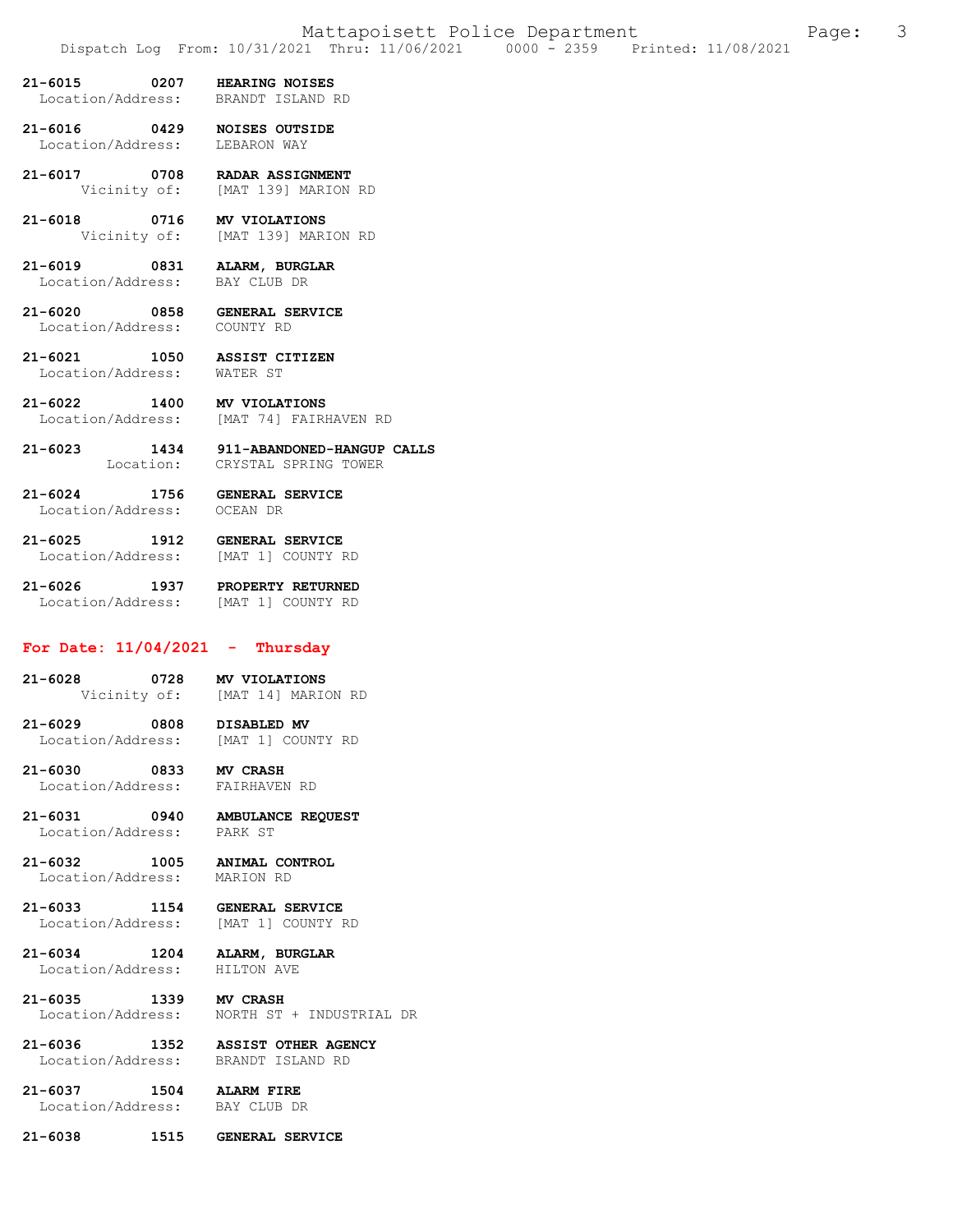Location/Address: NORTH ST + CRYSTAL SPRING RD

- 21-6039 2051 **MV VIOLATIONS**<br>Vicinity of: NORTH ST Vicinity of:
- **21-6040 2057 MV VIOLATIONS**  NORTH ST + SNOW FIELDS RD
- **21-6041 2146 MV VIOLATIONS**  Location/Address: MATTAPOISETT NECK RD
- **21-6042 2253 MV VIOLATIONS**  Location/Address: NORTH ST + POCOHONTAS WAY
- **21-6043 2321 MV VIOLATIONS**  Location/Address: WINTER HILL RD

#### **For Date: 11/05/2021 - Friday**

- **21-6044 0007 SUSPICIOUS PERSONS**  Location/Address: ACUSHNET RD + CRYSTAL SPRING RD
- **21-6045 0320 BUILDING CHECK**  Location/Address: [MAT 79] FAIRHAVEN RD
- **21-6046 0629 ANIMAL CONTROL**  Location/Address: [MAT 225] MARION RD
- **21-6047 0642 RADAR ASSIGNMENT**  Location/Address: [MAT 139] MARION RD
- **21-6048 0710 MV VIOLATIONS**  [MAT 139] MARION RD
- 21-6049 1011 MV VIOLATIONS<br>Location/Address: NORTH ST + CR) Location/Address: NORTH ST + CRYSTAL SPRING RD
- **21-6050 1142 ALARM, BURGLAR**  Location/Address:
- **21-6052 1309 911 CALL**  Location/Address: [MAT 139] MARION RD
- **21-6053 1312 GENERAL SERVICE**  Location/Address:
- **21-6054 1542 MV GENERAL** 
	- Location/Address: FAIRHAVEN RD
- **21-6055 1556 SUSPICIOUS PERSONS**  Location/Address: [MAT 286] TINKHAM HILL RD
- **21-6056 1656 ALARM MEDICAL**  Location/Address:
- **21-6057 1709 ALARM FIRE**  Location/Address: [MAT 33] COUNTY RD
- **21-6059 2041 RADAR ASSIGNMENT**  [MAT 282] NORTH ST
- **21-6060 2120 HEALTH/WELFARE**  Location/Address:

### **For Date: 11/06/2021 - Saturday**

**21-6061 0124 MV VIOLATIONS**  Vicinity of: NORTH ST + CRYSTAL SPRING RD